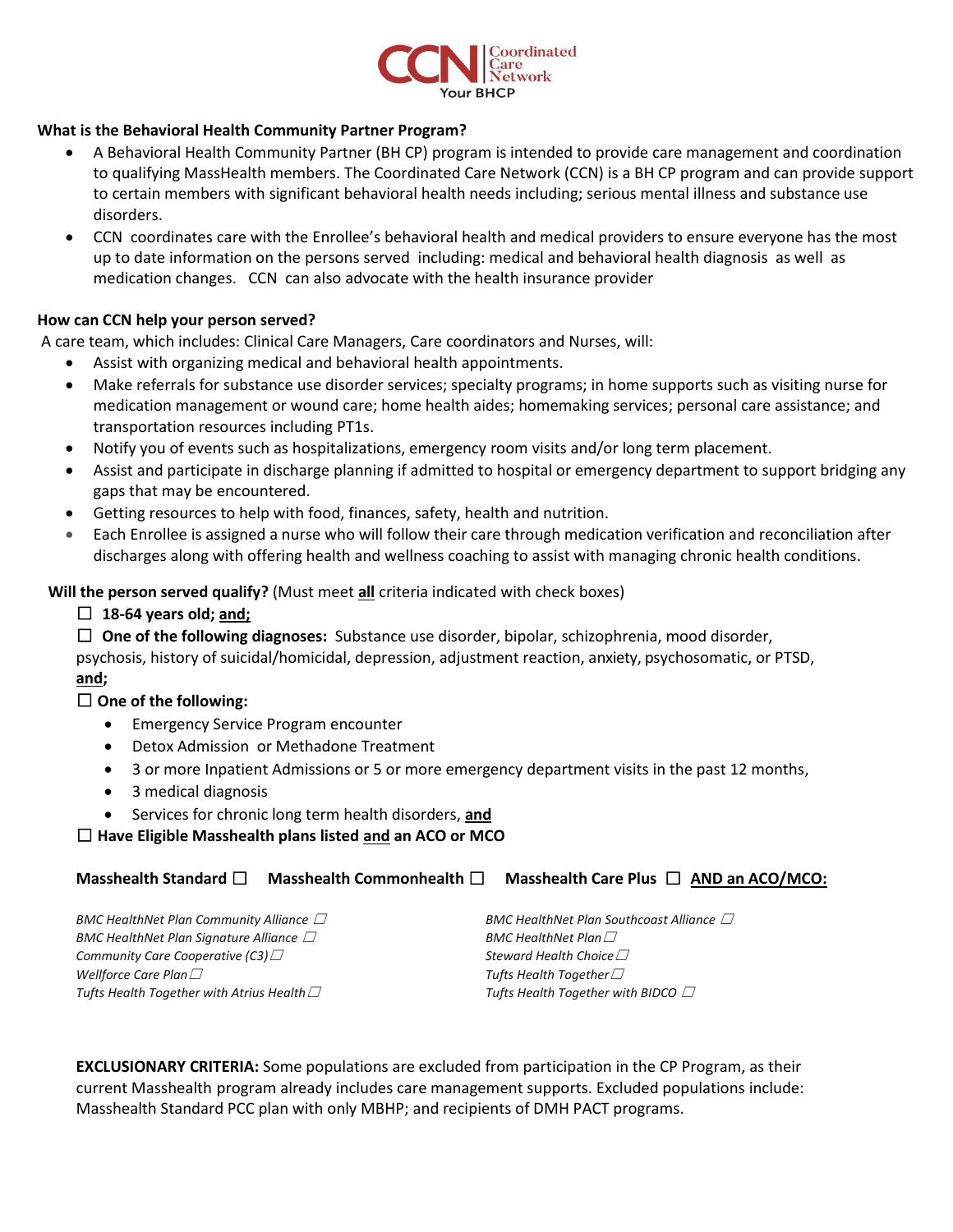

# **BH CP Suggested Referral Form**

FAX TO: 833-460-3671

| <b>Member Information</b>                                                             |                     |  |                  |  |  |  |  |
|---------------------------------------------------------------------------------------|---------------------|--|------------------|--|--|--|--|
|                                                                                       |                     |  |                  |  |  |  |  |
|                                                                                       |                     |  |                  |  |  |  |  |
|                                                                                       |                     |  |                  |  |  |  |  |
|                                                                                       |                     |  |                  |  |  |  |  |
|                                                                                       |                     |  |                  |  |  |  |  |
| <b>Referring Source Information</b>                                                   |                     |  |                  |  |  |  |  |
| Referring Name:                                                                       |                     |  |                  |  |  |  |  |
| Circle One: Self<br><b>PCP</b>                                                        | Specialist<br>Other |  |                  |  |  |  |  |
| Referring Source Phone #:                                                             |                     |  | $\text{Fax}\#$ : |  |  |  |  |
|                                                                                       |                     |  |                  |  |  |  |  |
| Agency Involvement:<br>How did you hear                                               |                     |  |                  |  |  |  |  |
| about the Program?                                                                    |                     |  |                  |  |  |  |  |
|                                                                                       |                     |  |                  |  |  |  |  |
| <b>Clinical Information</b>                                                           |                     |  |                  |  |  |  |  |
| <b>Diagnosis</b>                                                                      |                     |  |                  |  |  |  |  |
|                                                                                       |                     |  |                  |  |  |  |  |
| <b>Pertinent Clinical Information:</b>                                                |                     |  |                  |  |  |  |  |
|                                                                                       |                     |  |                  |  |  |  |  |
| <b>Reason for Referral to BH CP:</b>                                                  |                     |  |                  |  |  |  |  |
|                                                                                       |                     |  |                  |  |  |  |  |
|                                                                                       |                     |  |                  |  |  |  |  |
| Dates of last emergency room visit and inpatient stay (behavioral or medical health): |                     |  |                  |  |  |  |  |
|                                                                                       |                     |  |                  |  |  |  |  |
|                                                                                       |                     |  |                  |  |  |  |  |

\*All referrals need to be approved by ACO/MCO and are not guaranteed.